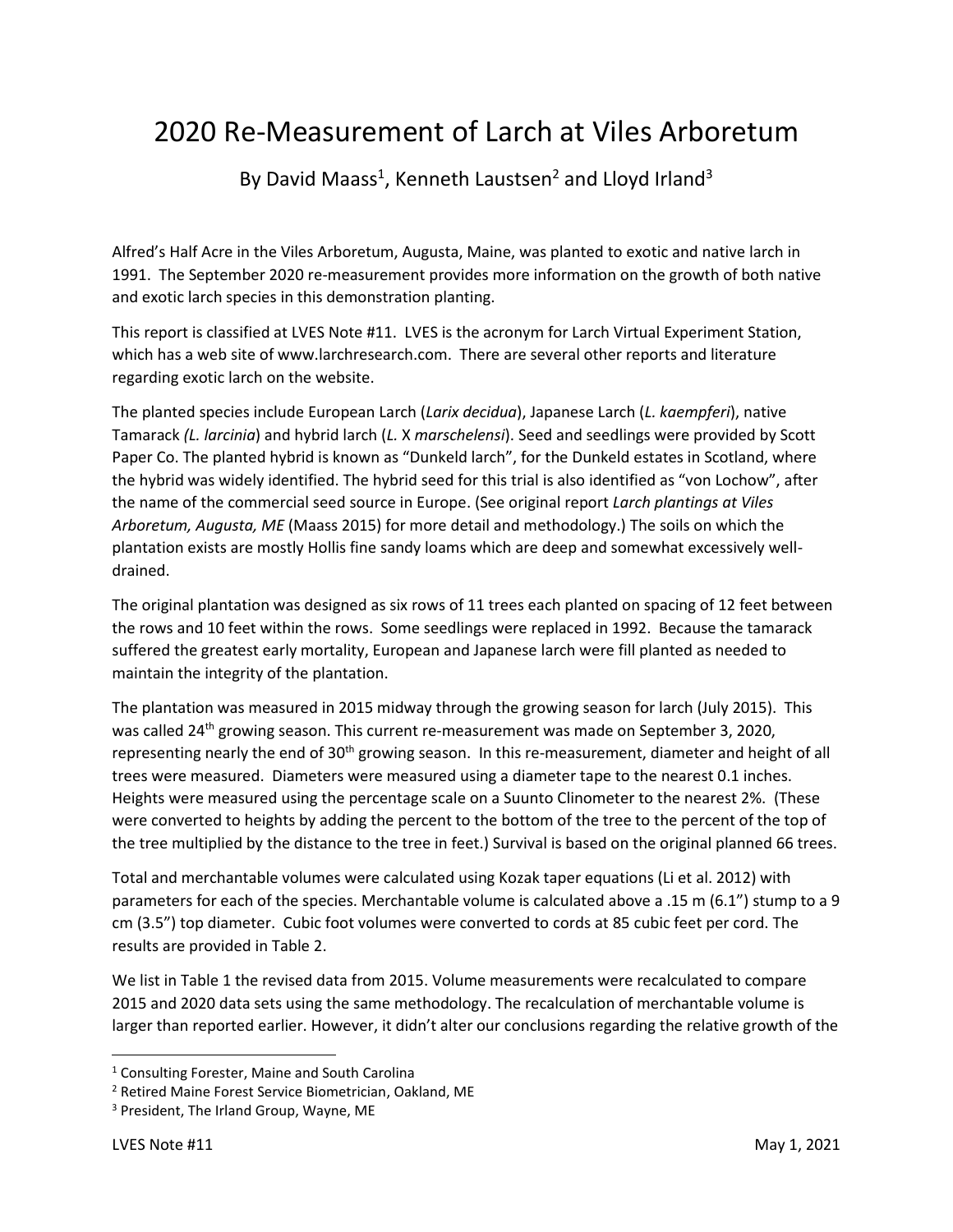several species. Also note that the 2015 heights were estimated based on regression of height to diameter from five measured trees for all but the tamarack. No heights of tamarack were measured in 2015.

Quadratic Mean Diameter (QMD) is the tree of average basal area and is considered to better represent the stand conditions than the mathematical average of tree diameter at breast height (dbh).

|          | %   | QMD  | Mean   | Trees per | Basal area/ac         | Mech                  | MAI         |
|----------|-----|------|--------|-----------|-----------------------|-----------------------|-------------|
|          | Sur | (in) | Ht     | acre      | (tf <sup>2</sup> /ac) | vol                   | (Cds/ac/yr) |
|          |     |      | (feet) |           |                       | (tf <sup>3</sup> /ac) |             |
| Tam.     | 32% | 6.8  |        | 116       | 30                    | 651                   | 0.32        |
| J. Larch | 36% | 14.3 | 74     | 132       | 147                   | 3826                  | 1.88        |
| E. Larch | 76% | 11.0 | 66     | 183       | 183                   | 4446                  | 2.19        |
| H. Larch | 82% | 10.5 | 66     | 172       | 178                   | 4444                  | 2.18        |

Table 1. Revised 2015 Data from Larch Demonstration Planting at Viles Arboretum

Table 2. 2020 Results of Re-measurement of Larch at Viles Arboretum

|          | %   | QMD  | Mean   | Trees per | Basal area/ac | Mech                      | MAI         |
|----------|-----|------|--------|-----------|---------------|---------------------------|-------------|
|          | Sur | (in) | Ht     | acre      | $(ft^2/ac)$   | vol                       | (Cds/ac/yr) |
|          |     |      | (feet) |           |               | $(\text{ft}^3/\text{ac})$ |             |
| Tam.     | 26% | 8.7  | 50     | 94        | 38            | 866                       | 0.34        |
| J. Larch | 36% | 15.4 | 74     | 132       | 171           | 5597                      | 2.09        |
| E. Larch | 65% | 11.8 | 69     | 237       | 180           | 5942                      | 2.22        |
| H. Larch | 79% | 11.3 | 73     | 286       | 201           | 7260                      | 2.72        |

## **CONDITIONS**

The plantation has seen some blowdown since 2015. It's apparent that the strong winds from the west across the field adjacent to the plantation have caused a few trees to uproot. We saw this in the hybrid and European larch and not in the other species. Tamarack trees had broken tops. Also, we noted some European dead trees and bark beetles are apparently active (See photo 1 below). According to the Maine Forest Service the dead European trees was likely due to drought with the bark beetle infection being a secondary cause of death.

Significant ground vegetation has grown under all of the larch plantations. (See Photo 2.) The understory is dominated by white ash (*Fraxinus americana*) and bittersweet (*Celastrus* sp.). The light shade that larch provides allows other vegetation and tree species to become established. We've seen this elsewhere as well. In this way, it may be possible to utilize the larch as a nurse crop.

#### DISCUSSION

The three exotic larches continue to grow well compared to the native Tamarack. (See Figure 1.) All three of the exotics has achieved a mean annual increment (MAI) of over 2 cords per acre per year, while the Tamarack remains below 1 cord/acre/year. As mentioned above the soils are somewhat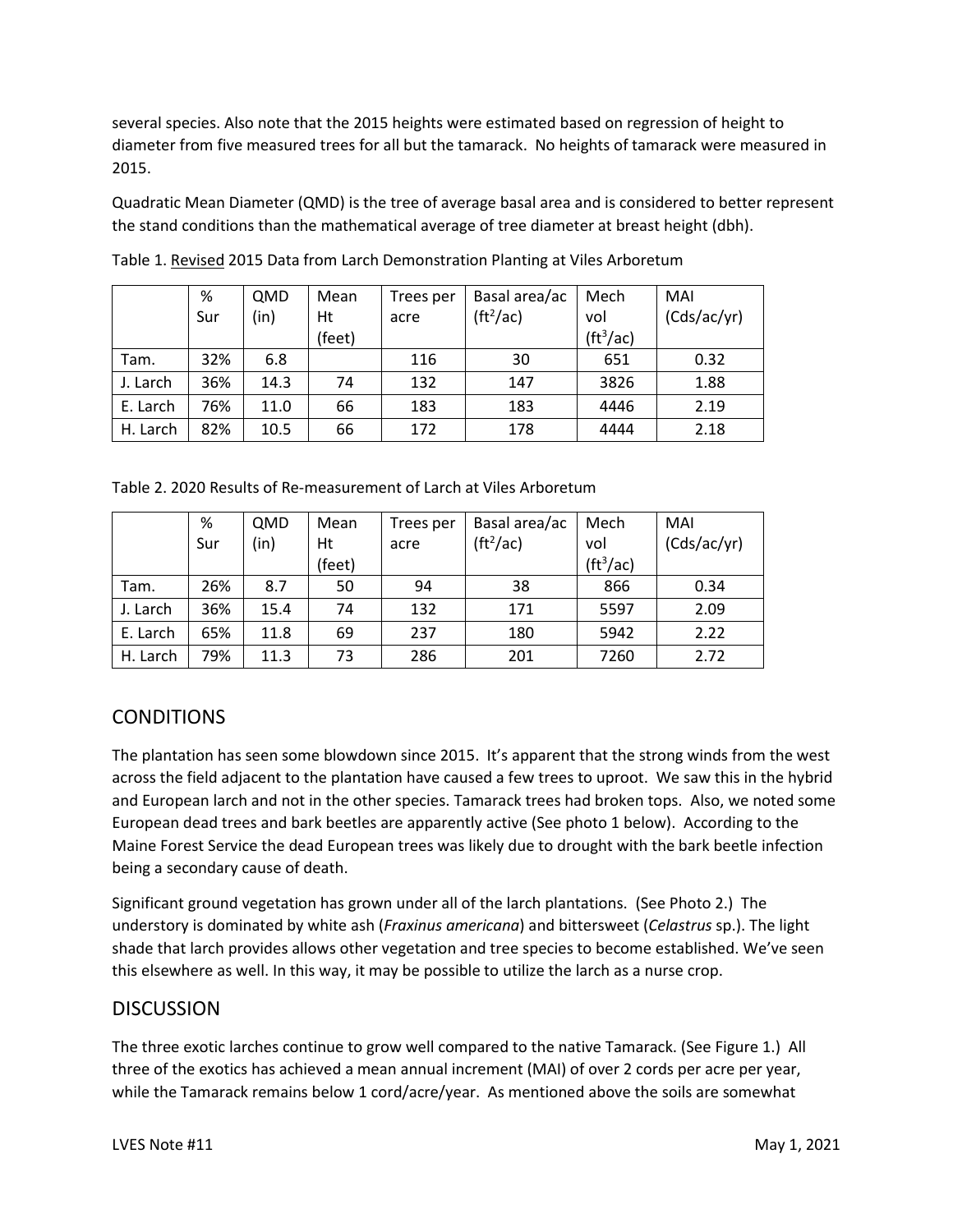excessively drained and deep to the water table. We think of the Tamarack as a species that prefers wet, even boggy, soils. The excessively dry site for this species may be the reason for low survival and growth.





The Japanese larch suffered poor initial survival, but the remaining trees have responded well. The mean diameter is nearly 15 inches, while the European and the hybrid are less than 12 inches. We suspect that the fewer stems of the Japanese larch have allowed those remaining to grow rapidly in diameter. Also, the heights on the Japanese exceed those of either of the other two exotics. This species continues to increase its mean annual increment from 1.88 cords/acre/year five years ago to the current rate of 2.09, despite the significant lower stocking.

The European larch had good initial survival and good growth rates. In 2015, the mean annual increment (MAI) was 2.19 cords per acre per year. It appears that this species continues accelerate their growth, despite the loss of a number trees to windthrow and mortality. The QMD is 11.8 and height is 69 feet.

The hybrid larch has accelerated its growth during the last five years. The QMD is 11.3 inches and height averages 73 feet. Current mean annual increment is 2.72 cords per acre per year compared to 2.18 in 2015.

In Table 3, we compare MAI and periodic annual increment (PAI) between species. Because of difference between methodologies for obtaining heights, there is no periodic annual increment for heights. As expected, diameter growth for all species appears to be slowing down due to higher levels of stocking. However, volume PAI is larger than MAI in all species, indicating that these plantations even at age 30 are not near their biological rotation age.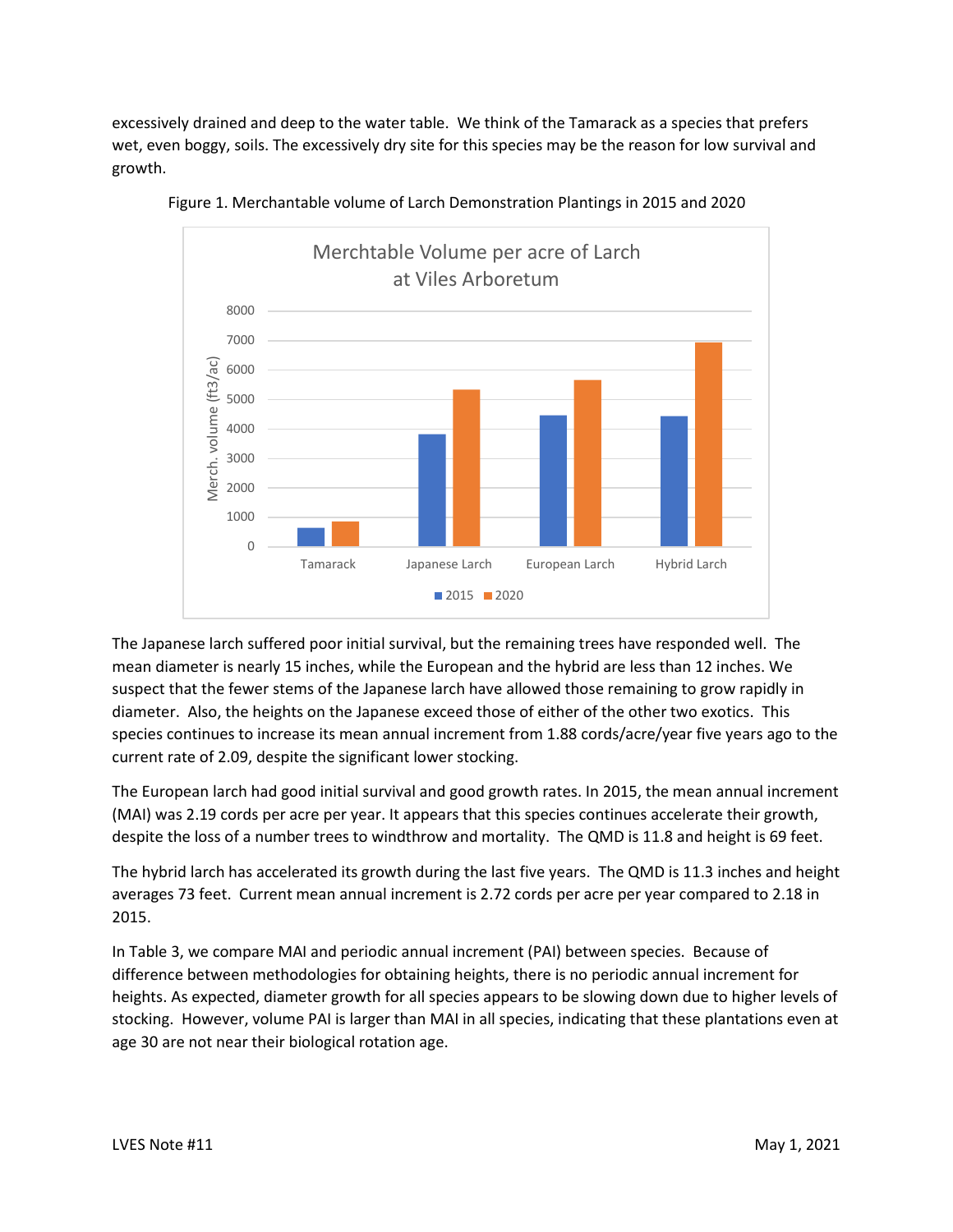|                     | <b>Mean Annual Increment</b> |            |                 | Periodic Annual Increment |              |  |
|---------------------|------------------------------|------------|-----------------|---------------------------|--------------|--|
| Species             | dbh (in)                     | ht<br>(ft) | volume $(tf^3)$ | dbh (in)                  | volume (ft3) |  |
| Tamarack            | 0.28                         | 1.67       | 29              | 0.06                      | 36           |  |
| Japanese<br>Larch   | 0.50                         | 2.46       | 178             | 0.19                      | 252          |  |
| European<br>Larch   | 0.38                         | 2.31       | 189             | 0.12                      | 201          |  |
| <b>Hybrid Larch</b> | 0.37                         | 2.42       | 232             | 0.12                      | 417          |  |

Table 3. Comparison of Mean Annual Increment and Periodic Annual Increment

In Figure 2, we chart the changes in trees per acre and basal area on between 2015 and 2020 on a stocking guide for European larch (Gilmore and Briggs 2003). The red dotted line is an estimate of the self-thinning and line at various QMDs. The blue dotted line is 60% of the self-thinning line. The arrows point from where the stand stood in terms of basal area and trees per acre in 2015 towards the 2020 data point. All species, except European larch, gained basal area. There was no change in the trees per acre for the Japanese larch. The hybrid and European larch and the Tamarack lost stems as we noted earlier. We know that because of windthrow and other mortality, the European larch also lost basal area. We note that both the European Larch and the hybrid larch are at or above the self-thinning line. Japanese Larch is mid-way in stocking likely due to early mortality. Tamarack is well below a stocking level to maximize growth.



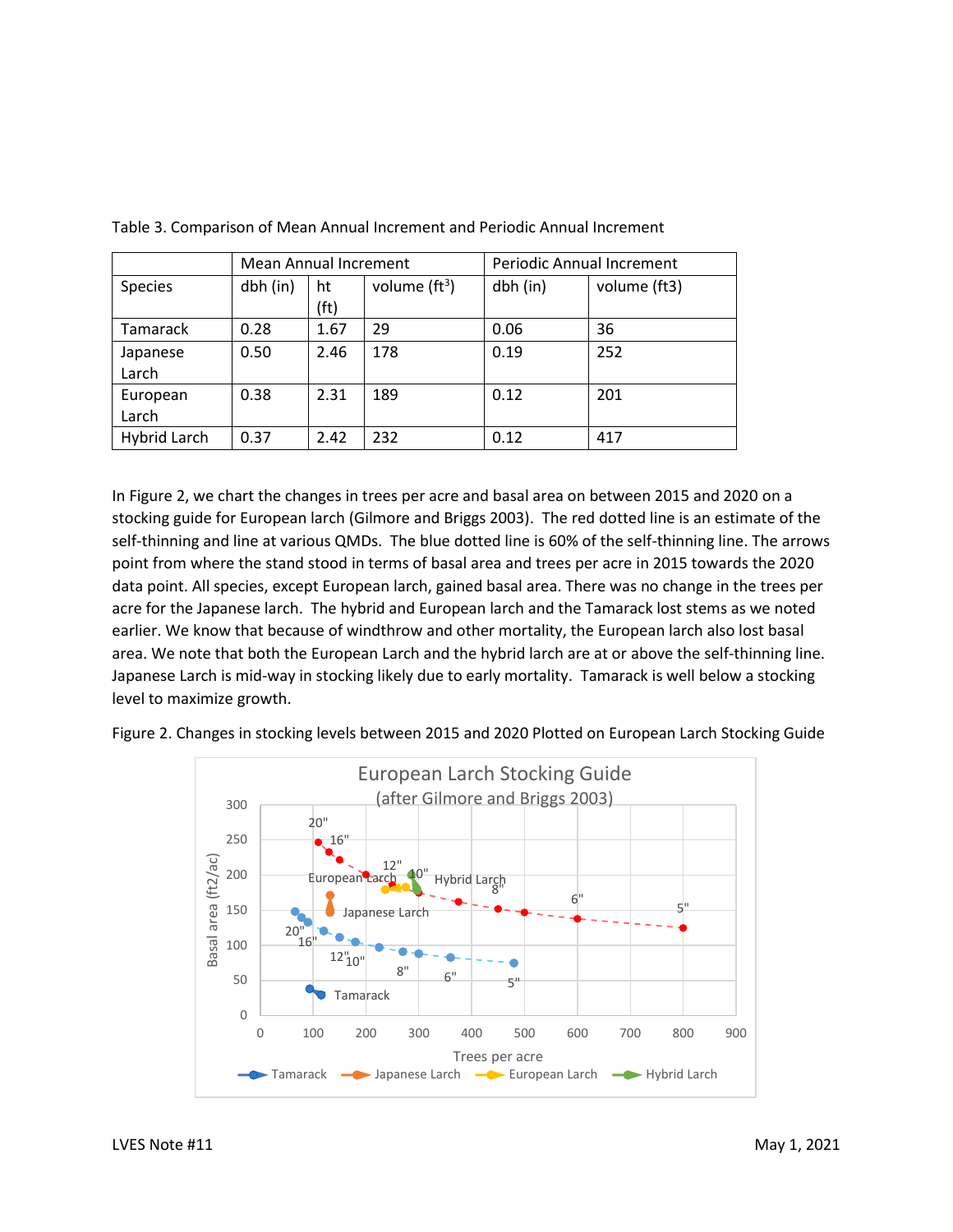In Figure 3, we examine the distribution of trees per acre and merchantable volume by QMD. QMD is plotted for each of the four species, and the error bars represent the range in diameters at breast height. As note above the Japanese larch has the largest QMD and a maximum diameter of over 22 inches (in 30 years). The hybrid larch and European larch have similar profiles with the European larch having a larger QMD with a fewer number of trees. Tamarack has the smallest QMD.



Figure 3. QMD and Dbh Range by Trees per Acre

When we consider merchantable volume, we can see that the hybrid larch again has the most volume but a lower QMD than either the European or Japanese Larch. The European larch has a little less volume, but a larger QMD, while the Tamarack shows the lowest volume and a QMD of around 8.3 inches.



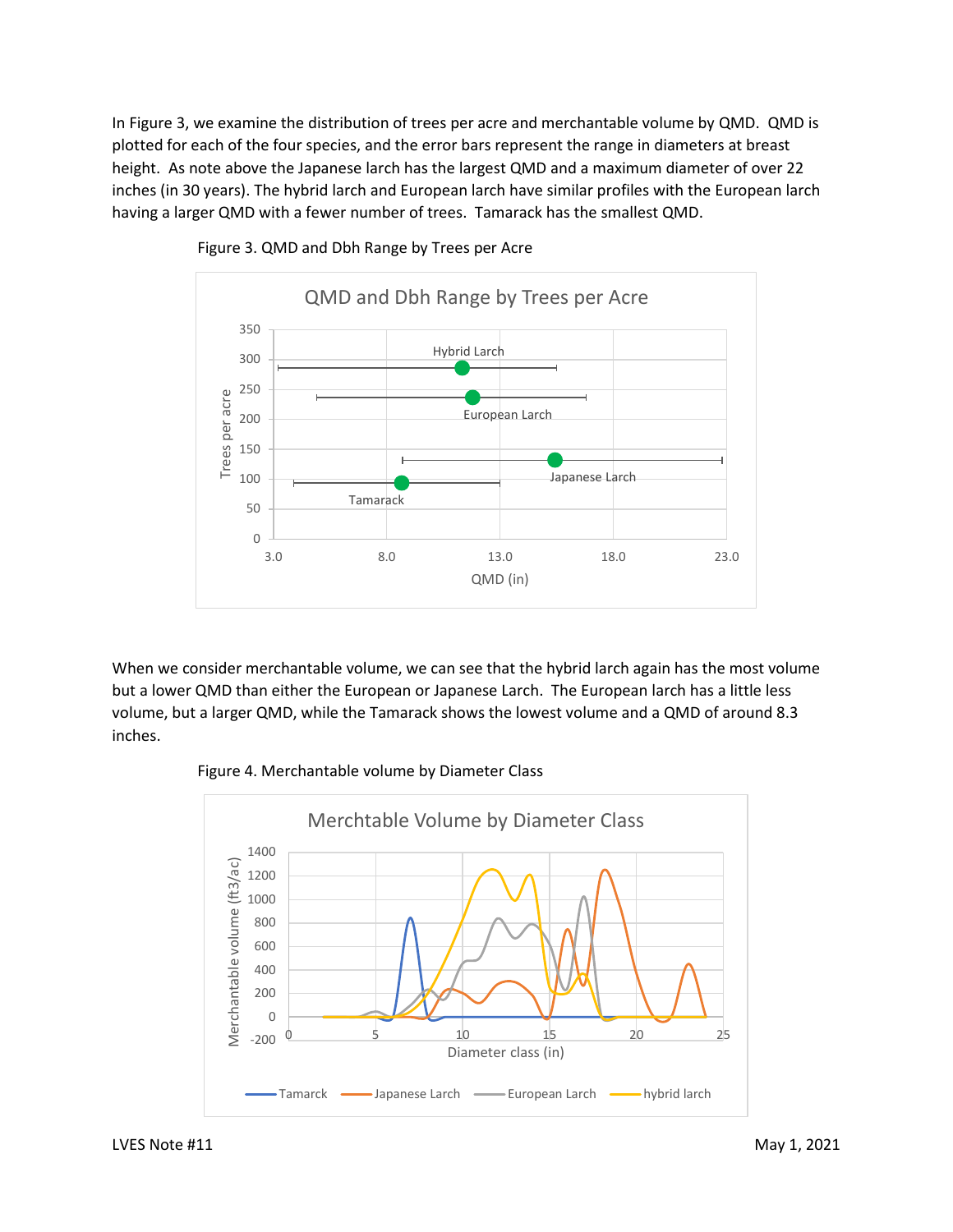From Figure 4, we see that the hybrid larch has the most volume through the range of diameters from 10 t0 15 inches. The Japanese larch has the most volume at diameters above 15inches. Tamarack peaks at around 7 inches. European larch has a modest amount of volume in the 12-to-15-inch range and again at 17 seventeen inches.

Mortality data:

Regarding mortality, the most interesting note is that we observed no mortality in the Japanese larch in either 2015 or 2020 observations.

In 2015, we recorded two dead hybrid and two dead European Larch trees. One small (5.5 in dbh) European likely died from suppression. The other died from an unknown cause, perhaps lack of soil moisture. The two dead hybrid larch trees likely were suppressed by other taller trees. Their diameters were 4.4 and 2.2 inches in 2015. The dead Hybrids and Europeans would have added only 0.7 and 4.0 square feet of BA respectively. They would have added 21.1 and 106.3 cubic feet per acre of volume for the hybrids and Europeans respectively.

We noted in the 2015 report that there was low survival of the tamarack on the apparent excessively well-drained site. Only 23 of the potential 66 trees survived including the fill planting with either Japanese or European larch.

In 2020, we found three dead hybrids, seven dead Europeans and five dead tamaracks. It appears that all the dead hybrids, four of the dead Europeans as well as three of the tamaracks died from windthrow. Tamaracks had broken tops. This plantation is on the easterly end of the large open field. The other three European trees and one of the tamaracks seemed to have died from drought. The fifth dead tamarack was likely suppressed, having a dbh of only 2.2 inches. We observed a secondary bark beetle infection in one of the European larch trees (See photo #1).

The seven dead European larches had an impact on the basal and volume. The European stocking was reduced from 183 to 180 square feet of basal area over the five-year period, while the other two exotic species increased in basal area (See Figure 2). Volume was also impacted. We note that the volume for European larch did not increase as much as the other two exotics over the interval (See Figure 3).

The impact of mortality is summarized in Table 4. In order to calculate basal area and volume, we made (what we consider reasonable) estimations to calculate dbh and/or height or both to estimate volume on the trees that were alive in 2015 and dead in 2020.

|          | Trees per acre |         | Basal area per acre |         | Total volume per    |         |
|----------|----------------|---------|---------------------|---------|---------------------|---------|
|          |                |         | (ft <sup>2</sup> )  |         | acre $({\rm ft}^3)$ |         |
|          | wind           | drought | wind                | drought | wind                | drought |
| Tamarack | 17             | 11      | 12                  |         | 32                  | 24      |
| Japanese |                |         |                     |         |                     |         |
| European | 22             | 17      | 18                  | 11      | 595                 | 362     |
| Hybrid   | 17             |         | 9                   |         | 290                 |         |

Table 4. The loss of dead and/or dying on trees, basal area and volume by assumed cause.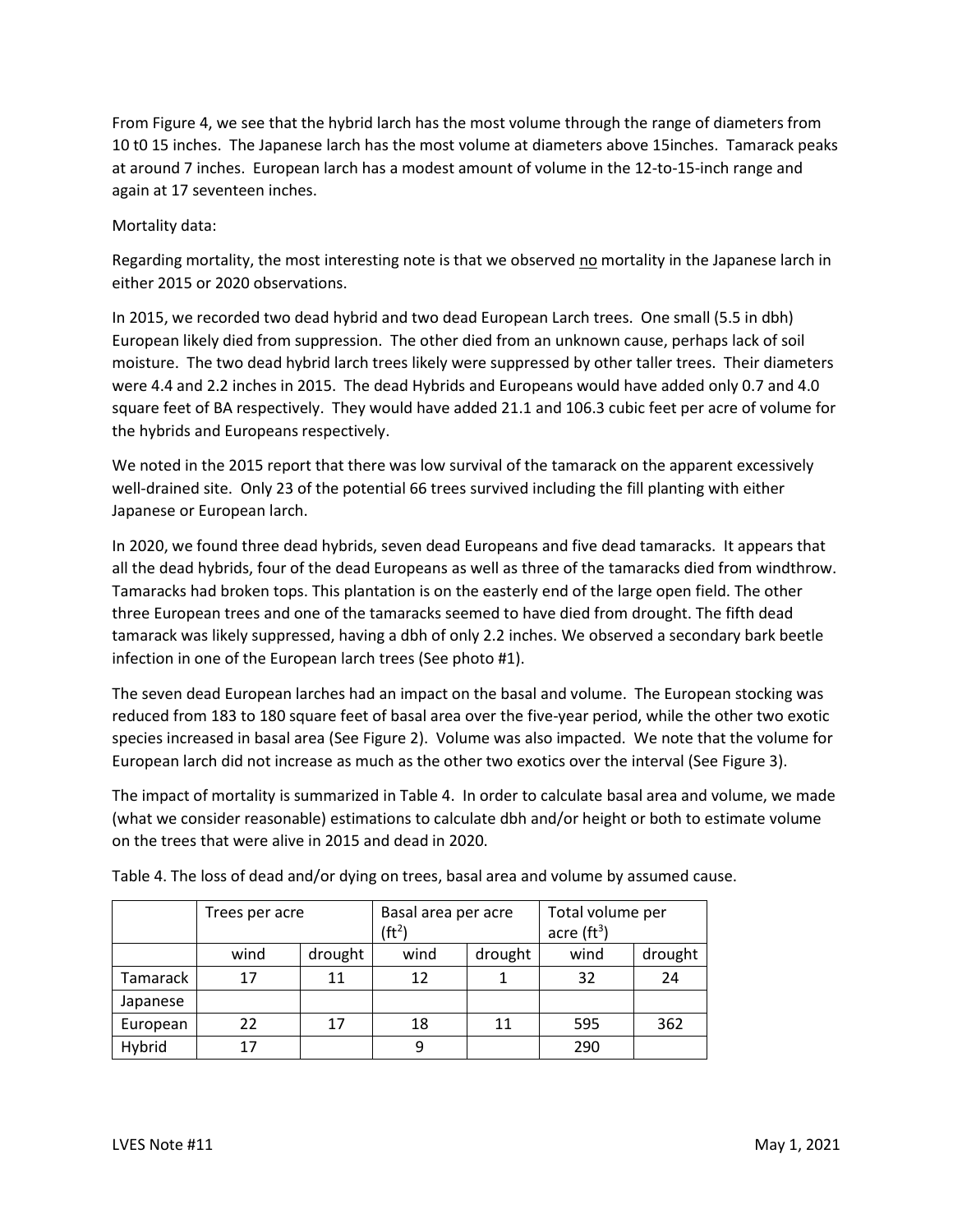Carbon sequestration:

In Table 5, we look at the number of green tons of carbon produced by various components of the three exotic larches (Tamarack was not included). Total above ground carbon produced was 190 green tons per acre, with most of that being in the bole of the tree. Also, the bulk of the carbon was in the sawtimber size trees (larger than 11 inches dbh). Over the 30 years, these three species produced 6.3 tons per acre on an annual basis.

Carbon tonnage was calculated by inserting the diameter distribution for combined exotic larch species (European, Japanese and hybrid) into a cedar/larch species grouping in a spreadsheet prepared by author Ken Laustsen. The spreadsheet source information is from General Technical Report NE-319 (Jenkins et al. 2004).

| Size Range   | <b>Stem</b> |             | <b>Bole</b> |         | Tops &          | Total       |        | <b>Total Above</b> |
|--------------|-------------|-------------|-------------|---------|-----------------|-------------|--------|--------------------|
|              | Wood        | <b>Stem</b> |             | Foliage | <b>Branches</b> | Aboveground | Coarse | &                  |
|              |             | <b>Bark</b> |             |         |                 |             | Roots  | Belowground        |
| Saplings     | 0.2         | 0.0         | 0.2         | 0.0     | 0.1             | 0.4         | 0.1    | 0.4                |
| $(1.0 -$     |             |             |             |         |                 |             |        |                    |
| 4.9"         |             |             |             |         |                 |             |        |                    |
| Poletimber   | 19.4        | 3.6         | 23.0        | 1.9     | 5.6             | 30.5        | 6.6    | 37.0               |
| $(5 - 10.9)$ |             |             |             |         |                 |             |        |                    |
| Sawtimber    | 82.5        | 15.0        | 97.5        | 7.4     | 21.0            | 125.8       | 26.9   | 152.7              |
| $(11.0"+)$   |             |             |             |         |                 |             |        |                    |
| Total        | 102.2       | 18.6        | 120.7       | 9.3     | 26.6            | 156.6       | 33.5   | 190.1              |
| Mean         | 3.4         | 0.6         | 4.0         | 0.3     | 0.9             | 5.2         | 1.1    | 6.3                |
| Annual       |             |             |             |         |                 |             |        |                    |
| Increment    |             |             |             |         |                 |             |        |                    |

Table 5. Green tons per acre of carbon produced by exotic larch in 2020

In Figure 5, we see the change in the amount of carbon from 2015 to 2020. We note that carbon is accumulation is increasing annually. Comparing mean annual increment in 2015 and 2020 we note that it is increasing from 6.0 to 6.5 green tons per acre per year.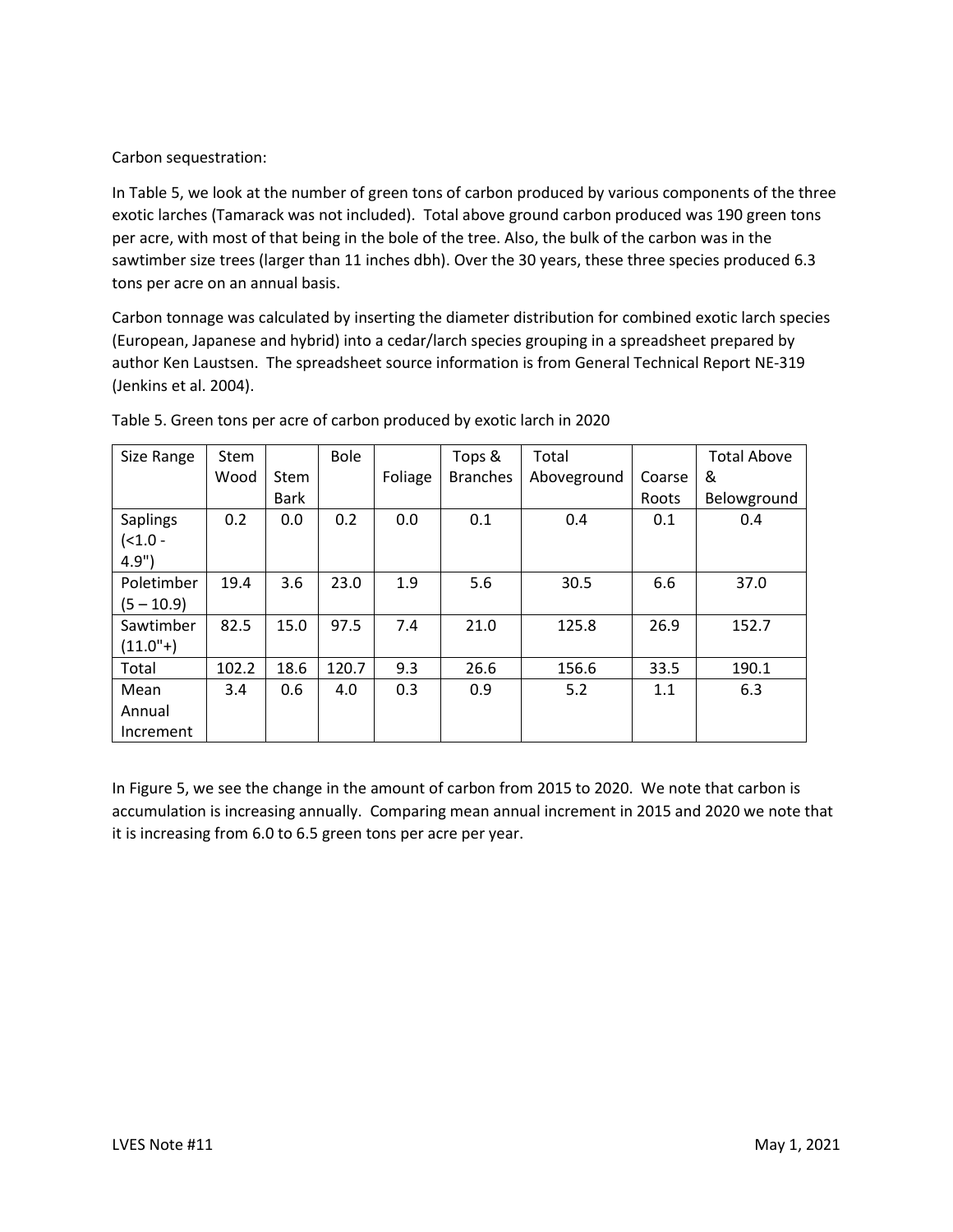

Figure 5. Change in Green Tons of Carbon per acre from 2015 and 2020

#### **Conclusions**

In conclusion, we expect to see continued good growth on the three exotic species of larch. The native Tamarack, either due to low initial survival or the poor-quality site for this species, or both, remains the poorest performer. No mortality was observed in the Japanese larch, but the stocking is well below the self-thinning line. Because both the European and hybrid larch are close to the self-thinning line on the stocking guide, it will be interesting to see how these two species grow in next few years. Both of these species lost trees due to wind and/or drought. A spreadsheet with the data for both data sets has been sent to the Viles Arboretum for their records.

#### **REFERENCES**

Gilmore, D. and R. D. Briggs, R. W. 2003. Stocking Guide for European Larch in Eastern North America. North. J. Appl. For. 20(1)34-38.

Jenkins, Jennifer C.; Chojnacky, David C.; Heath, Linda S.; Birdsey, Richard A. 2004. Comprehensive database of diameter-based biomass regressions for North American tree species. Gen. Tech. Rep. NE-319. Newtown Square, PA: U.S. Department of Agriculture, Forest Service, Northeastern Research Station. 45 p.

Li, R., A. Weiskittel, A. R. Dick, J. R. Kershaw Jr., and R. S. Seymour. 2012. Regional Stem Taper Equations for Eleven Conifer Species in the Acadian Region of North America: Development and Assessment. North J. of Applied Forestry 29(1):5-14.

Maass, D., and K. Laustsen. 2015. Larch plantings at Viles Arboretum. Larch Virtual Experiment Station (LVES) Note #1. 7p.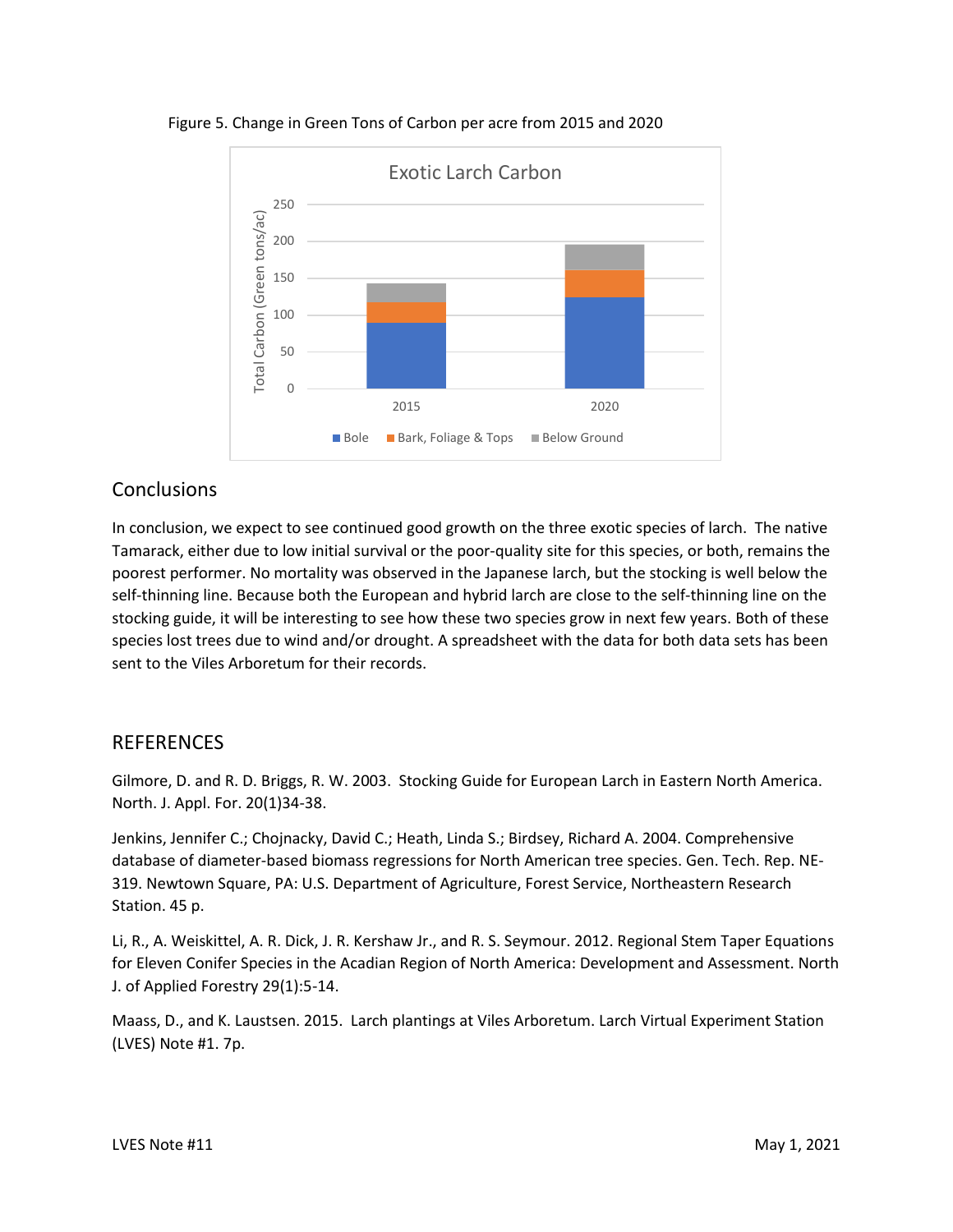## PHOTOGRAPHS

Photo 1. Picture of bark beetle hole in European Larch